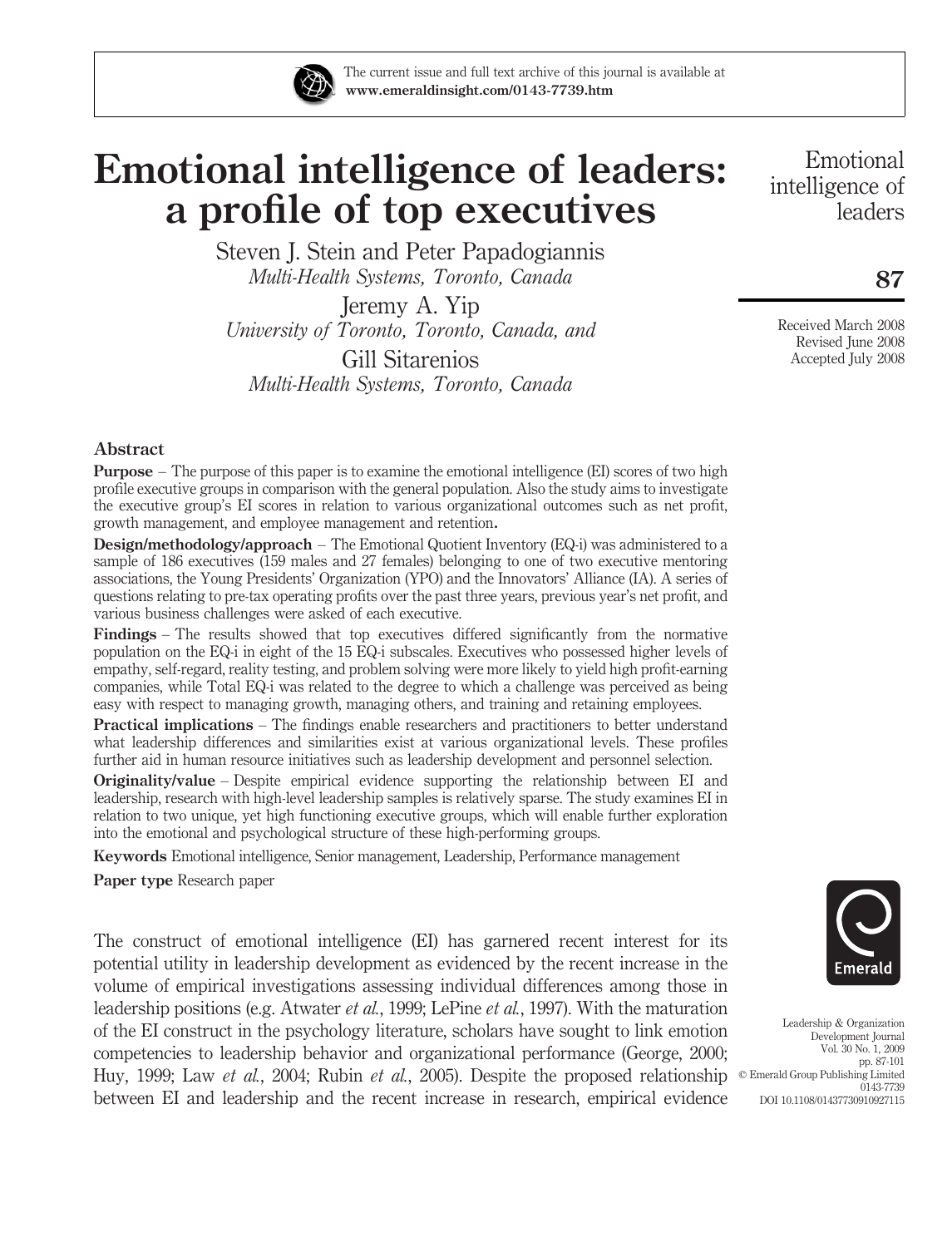LODJ 30,1

88

supporting such conjectures is still relatively sparse (Zeidner et al., 2004). The present study advances our current understanding of the influence of emotional intelligence on leadership performance by examining EI in relation to two high profile executive groups: the Young Presidents' Organization (YPO) and the Innovators' Alliance (IA).

#### Emotional intelligence at work

Since its inception in the early 1990s, the construct of emotional intelligence has received considerable attention in applied and academic text and has been identified as an important part of an individual's ability to successfully contribute to an organization's success (Bar-On, 1997; Bar-On and Parker, 2000; Goleman, 1998; Stein and Book, 2003). Although I/O psychologists have been studying aspects of EI in organizations for decades, the concept is still relatively new and there is still much that needs to be researched in order to gain clarity into the impact that EI may have on individual and organizational performance. While there are several conceptual definitions of emotional intelligence (Bar-On, 1997; Goleman, 1995, 1998; Mayer et al., 2000; Salovey and Mayer, 1989), they all share several theoretical underpinnings, which include: an awareness of one's own emotions, an awareness of emotions in others, an understanding of emotions, and the ability to manage one's own emotions and the emotions of others.

Although there is a general agreement of EI as a nonacademic intelligence with predictive value beyond general intelligence or "g" (Fox and Spector, 2000; Gardner, 1983), there is a growing debate as to how EI should be operationalized. The two prominent models of emotional intelligence include an ability-based model and a skill based model, which differ in their conceptual approach to the application of EI. The ability model defines EI according to intelligence theory, emphasizing the cognitive elements of EI and uses a performance-based assessment method known as the MSCEIT (Mayer et al., 2002) to discriminate various levels of EI. Specifically, Mayer and Salovey (1990) defined emotional intelligence as the ability to monitor one's own and other's feelings and emotions, to discriminate among them, and to use this information to guide one's thinking and actions. The skills based model is trait-based and encompasses a broader set of competencies. In this framework, Bar-On (2005) defines emotional intelligence as a cross section of interrelated emotional and social competencies, skills and facilitators that determine how effectively we understand and express ourselves, understand others and relate with them, and cope with daily demands. A measurement tool that underpins the skills based model is the Emotional Quotient Inventory (EQ-i; Bar-On, 1997). In either case, each model and its respective inventory has been examined empirically and accepted as a valid measure of emotional intelligence (Bar-On, 2004; Mayer et al., 2004; Van Rooy et al., 2005).

For the purpose of the present study, the EQ-i was identified as the instrument of choice for two reasons. First, past research has shown links between the EQ-i and leadership (Barling et al., 2000; Butler and Chinowsky, 2006; Stuart and Paquet, 2001). Second, the EQ-i was selected due to its application in organizational settings. The EQ-i has been shown to be positively related to teamwork behavior (Sue-Chan and Latham, 2004), and job performance (Bachman *et al.*, 2000), and negatively related to anxiety (Summerfeldt et al., 2006) and depression (Dawda and Hart, 2000).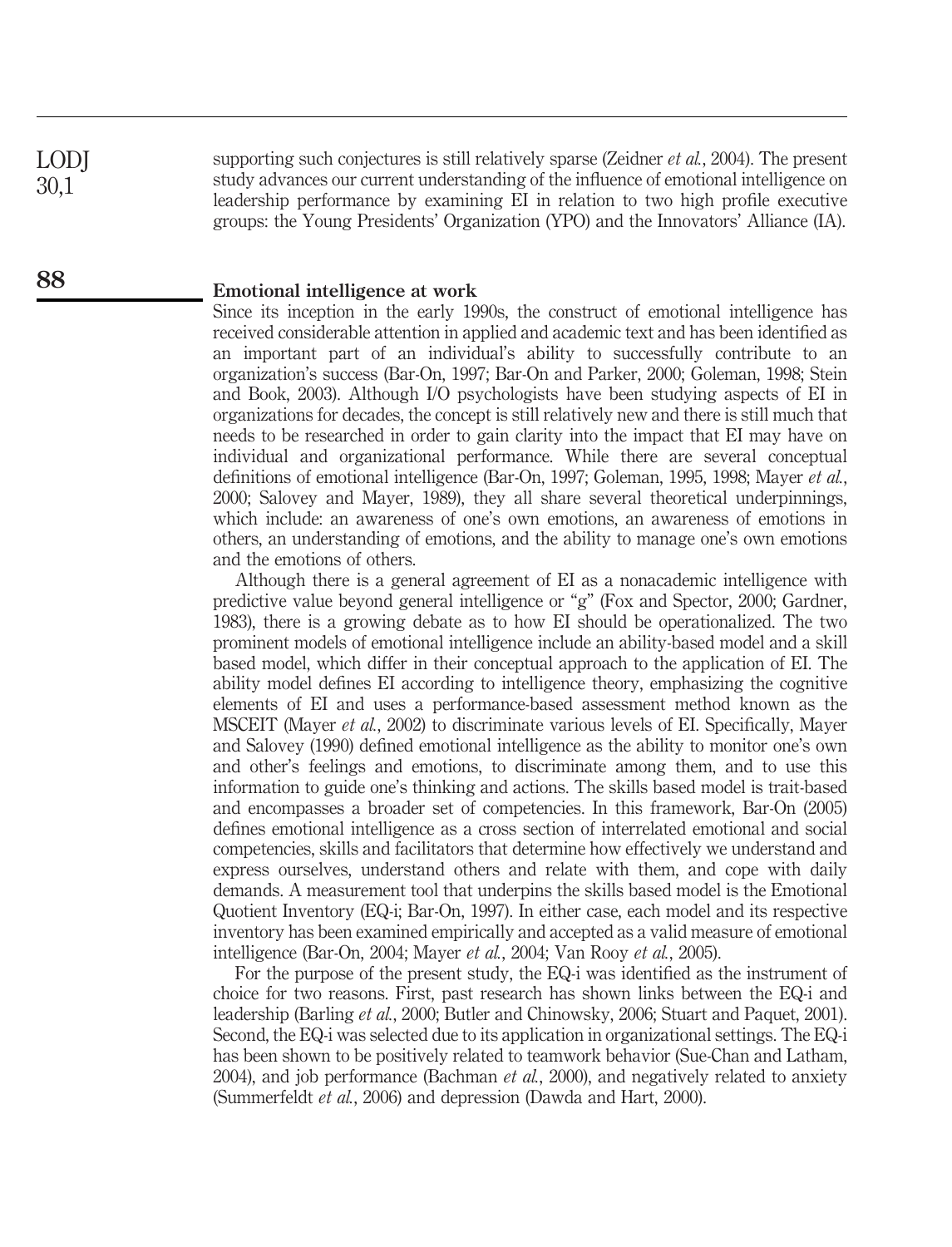# Emotional intelligence and leadership

Because of a constantly changing business environment, leadership positions often require more than just task competencies or technical know-how (George, 2000). Riggio et al. (2002) propose that effective leaders possess multiple forms of intelligence, which allows them to respond successfully to various situations. In particular, scholars have noted that emotional skills are essential for executive level leader performance (Carmeli, 2003) and become increasingly important (compared to IQ and technical skills) as individuals advance within their organizational hierarchies (Dulewicz and Higgs, 2003; Goleman et al., 2002). Goleman (1998, p. 93) states that "effective leaders are alike in one crucial way: they all have a high degree of emotional intelligence" and suggests that emotional intelligence is the sine qua non of leadership.

In their research with leaders of a large biotechnology/agricultural company, Rubin et al. (2005) found that the ability to recognize emotion, maintain positive affect, and demonstrate agreeableness, positively predicted transformational leadership behavior. Using emotion recognition, a facet of EI, Rubin *et al.* (2005) concluded that leaders who were able to perceive emotions more accurately were rated more highly on transformational leadership behavior, suggesting that these types of leaders were more interpersonally sensitive than leaders who rely on contingent reward behavior. In their research with construction executives, Butler and Chinowsky (2006) found a positive relationship between total EQ and transformational leadership and that 34 percent of the variance in transformational leadership was explained by total EQ. The authors also identify five specific components of EI that were related to transformational leadership behaviors. As such, we suggest the following hypothesis:

H1. The executive group will have significantly higher scores on emotional intelligence than the general population.

Transformational leadership is largely viewed as the most effective form of leadership, a style in which leaders are closely engaged with followers beyond conventional transactional exchanges and is predictive of positive individual and organizational outcomes (Bass, 1997). In order for leaders to engage in transformational behaviors they must be confident in their ability to manage their own emotions and the emotions of others. Bar-On (1997) proposes that individuals with higher levels of emotional intelligence have the ability to handle stressful situations without losing control and are able to maintain a calm composure when relating with others even while experiencing intense emotions. Sosik and Megerian (1999) suggest that emotionally intelligent people feel more secure in their ability to control and influence life events and, as a result, provide individual focus on others as well as intellectually stimulate and motivate followers. Accordingly, we hypothesize that:

H2. Higher scores on emotional intelligence will be positively related to the degree to which managing others was perceived as less challenging.

### Organizational outcomes

This study also examines EI in relation to organizational outcomes. Huy (1999) posited that emotional intelligence could help facilitate adaptation in periods of discontinuous change or paradigm shifts. Under these conditions, a leader must address the emotionality of the challenge before focusing on the rationality of it in order to inspire individual and collective action. During changing conditions, communication is often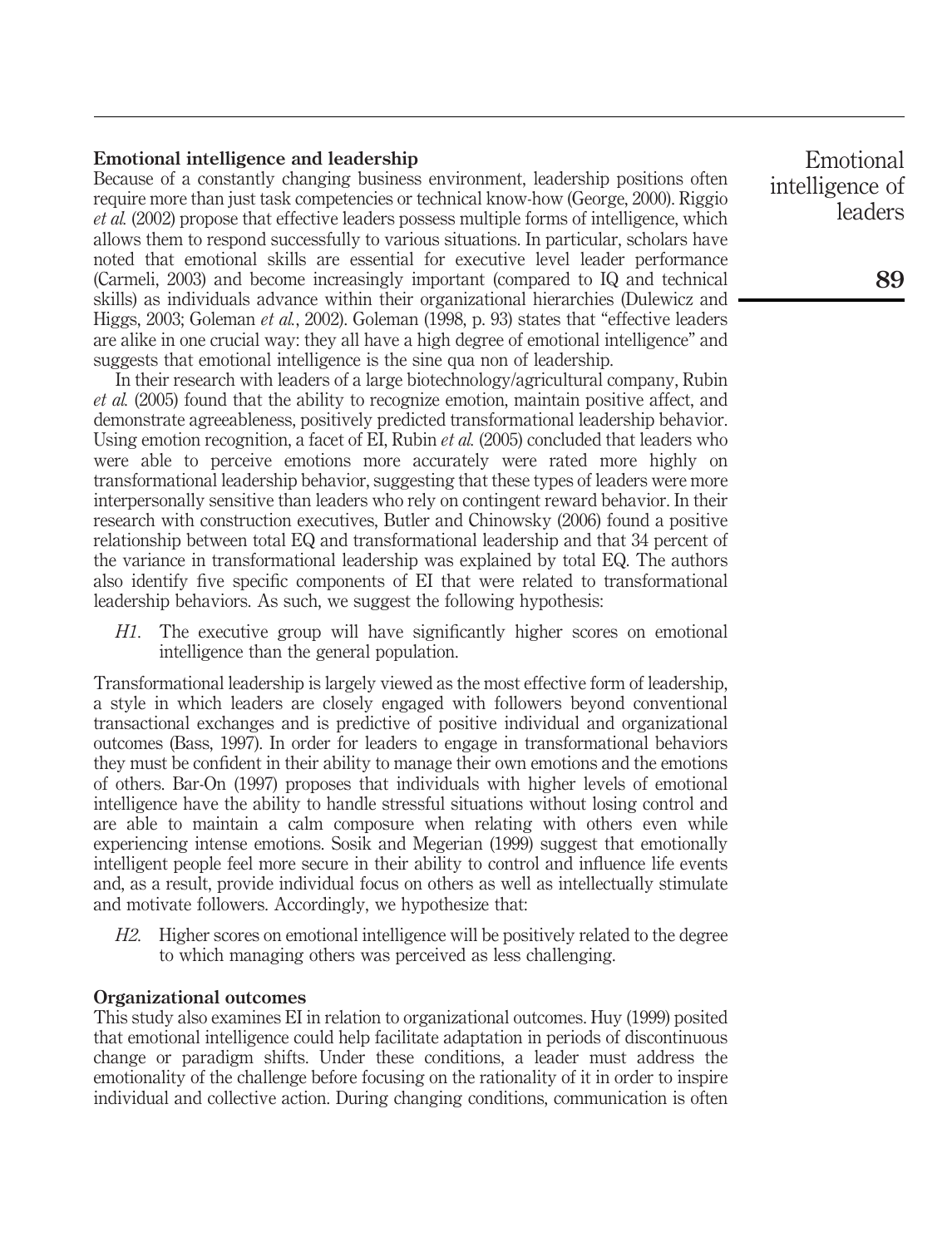laden with emotional content (George, 2000) and skillful persuasion using emotional appeals is the key to overcoming resistance to change (Fox and Amichai-Hamburger, 2001). We can therefore expect that there will be an association between EI and the perception of business challenges facing the organization, since the executive's perception will serve as the basis for the generation and communication of any sort of change program. Accordingly, the hypothesis would be stated as:

H3. Higher scores on emotional intelligence will be positively related to the degree to which a business challenge was perceived as less challenging.

Given the pervasive influence of the executive over the organization, it is expected that the EI of the executive group will be directly related to organizational performance in regards to profitability. McClelland (1999) reported that division presidents with higher levels of emotional intelligence outperformed performance targets by 15 to 20 percent and had a 94 percent retention, while those who scored lower on emotional intelligence competencies under-performed by 20 percent and had only a 50 percent retention. Pesuric and Byham (1996) found that supervisors who received emotional intelligence training exceeded performance targets by \$250,000, while research conducted at a national insurance company revealed that sales people who were rated very strong in five of eight key emotional intelligence competencies doubled the sales of others (Goleman, 1998). This leads us to the following hypothesis:

H4. Executives who possess higher levels of emotional intelligence will yield higher profit.

### Method

#### Participants and procedures

A sample of 186 executives (159 males and 27 females) belonging to one of two executive mentoring associations, the Young Presidents' Organization (YPO) and the Innovators' Alliance (IA) voluntarily participated in the present study. Participants ranged in age from 27 to 59 years ( $M = 41.37$ ,  $SD = 7.11$ ). To gain membership into these associations, an individual must hold the title of CEO, Owner, President, or Managing Director of his or her company, and that organization must generate a minimum of \$2 million annually. The minimum number of full-time employees was 10; however, many of those included in the sample had 50 employees or greater. The type of industry in which each firm operated varied substantially, ranging from information technology to professional services to manufacturing.

Members of the two leadership organizations were enlisted to complete the EQ-i as part of a series of presentations given by the first author. All participants were guaranteed anonymity in their responses through the use of alphanumeric codes. However, post data collection, these codes permitted the pairing of the participant with their respective assessment for individualized feedback. The Innovators'Alliance group was also asked to respond to a questionnaire examining their perceptions of business challenges. The same group was also evaluated on organizational performance, which was measured by an organization's profitability. All participants were aware that their results would be analyzed at the group level for research purposes.

LODJ 30,1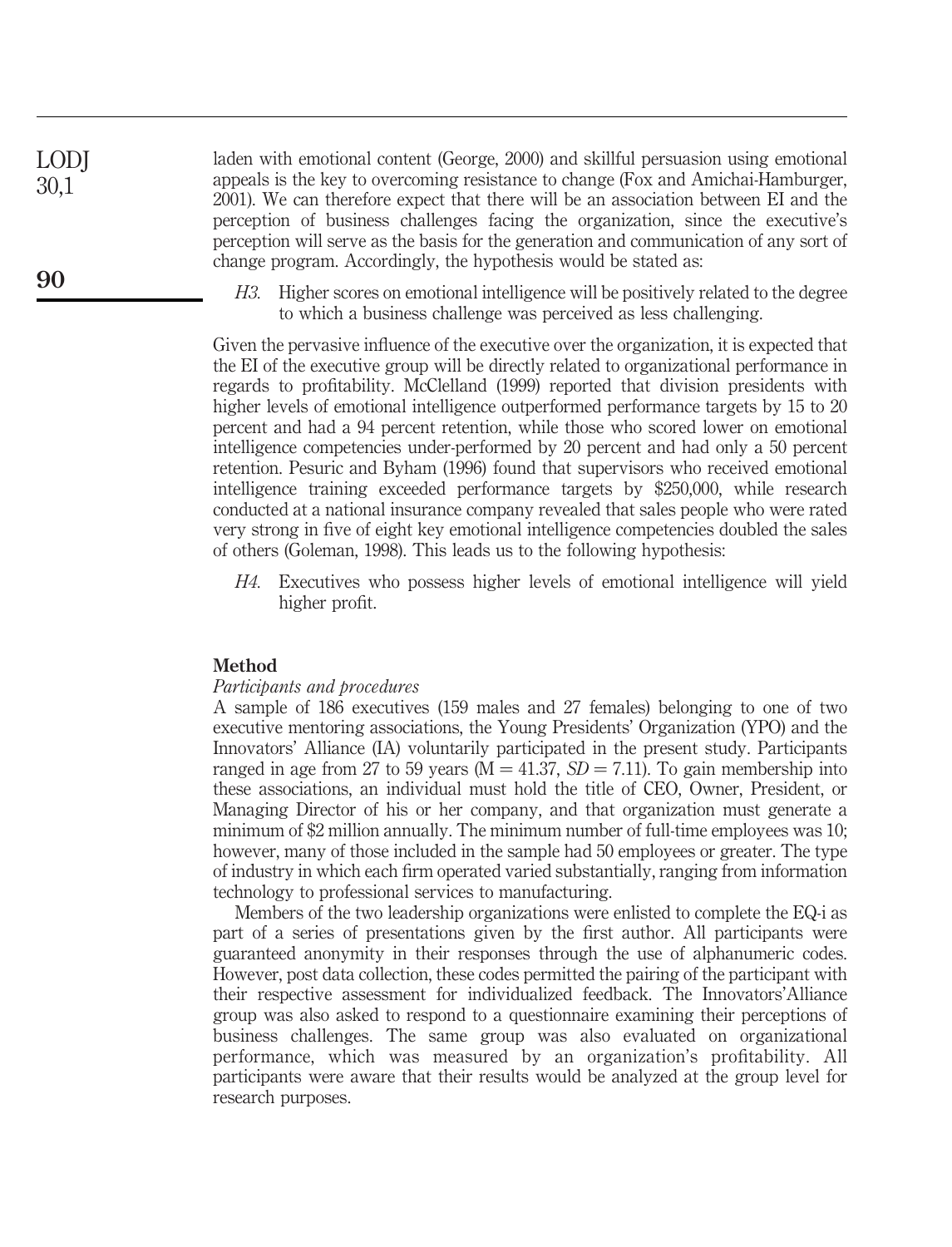# Measures

Emotional intelligence. Emotional intelligence was measured using the Emotional Quotient Inventory (EQ-i; Bar-On, 1997). The EQ-i is a self-report measure and is generally described as a skills-based model of EI. The Bar-On (1997) model involves an array of personal, emotional, and social abilities and skills. The EQ-i is comprised of 125 relatively short items, in which responses are provided on a five-point Likert scale ranging from "Very Often True of Me or True of Me" to "Very Seldom True of Me or Not True of Me". The EQ-i raw scores are converted into standard scores based on a mean of 100 and a standard deviation of 15 (Bar-On, 1997). The total EQ score breaks down into 15 content scale scores, which are clustered into five composite scores. The composite scores are Intrapersonal, Interpersonal, Stress Management, Adaptability, and General Mood. The subscales are Emotional Self-Awareness, Assertiveness, Self-Regard, Self-Actualization, Independence, Empathy, Interpersonal Relationship, Social Responsibility, Stress Tolerance, Impulse Control, Problem Solving, Flexibility, Reality Testing, Optimism, and Happiness (see Table I). A higher score on any individual composite or subscale (or the total EQ-i score) implies stronger EI skills and a more positive prediction for effective functioning in meeting demands and challenges. Conversely, a lower EQ-i score suggests poorer EI skills and a reduced ability to be effective in meeting demands and challenges (Bar-On, 1997).

The reliability of the EQ-i has been examined by a number of researchers (Matthews et al., 2002; Newsome et al., 2000; Petrides and Furnham, 2000), with the consensus of findings revealing that the instrument is reliable, consistent, and stable. Bar-On (1997) reported that the internal consistency reliability of the overall EQ-i was 0.76 and the test–retest reliability of 0.85 after one month and 0.75 after four months.

| EQ-i scales                | EI skills assessed by each EQ-i scale                                        |                           |
|----------------------------|------------------------------------------------------------------------------|---------------------------|
| Intrapersonal              | Self-awareness and self expression:                                          |                           |
| Self-regard                | To accurately perceive, understand and accept oneself                        |                           |
| Emotional self-awareness   | To be aware of and understand one's emotions                                 |                           |
| Assertiveness              | To effectively and constructively express one's emotions and oneself         |                           |
| Independence               | To be self-reliant and free of emotional dependency on others                |                           |
| Self-actualization         | To strive to achieve personal goals and actualize one's potential            |                           |
| Interpersonal              | Social awareness and Interpersonal relationship:                             |                           |
| Empathy                    | To be aware of and understand how others feel                                |                           |
| Social responsibility      | To identify with one's social group and cooperate with others                |                           |
| Interpersonal relationship | To establish mutually satisfying relationships and relate well with          |                           |
|                            | others                                                                       |                           |
| Stress management          | Emotional management and regulation:                                         |                           |
| Stress tolerance           | To effectively and constructively manage emotions                            |                           |
| Impulse control            | To effectively and constructively control emotions                           |                           |
| Adaptability               | Change management:                                                           |                           |
| Reality-testing            | To objectively validate one's feelings and thinking with external<br>reality |                           |
| Flexibility                | To adapt and adjust one's feelings and thinking to new situations            | Table I.                  |
| Problem-solving            | To effectively solve problems of a personal and interpersonal nature         | <b>Emotional Quotient</b> |
| General mood               | Self-motivation:                                                             | Inventory (EQ-i) scales   |
| Optimism                   | To be positive and look at the brighter side of life                         | and measurement           |
| <b>Happiness</b>           | To feel content with oneself and life in general                             | characteristics           |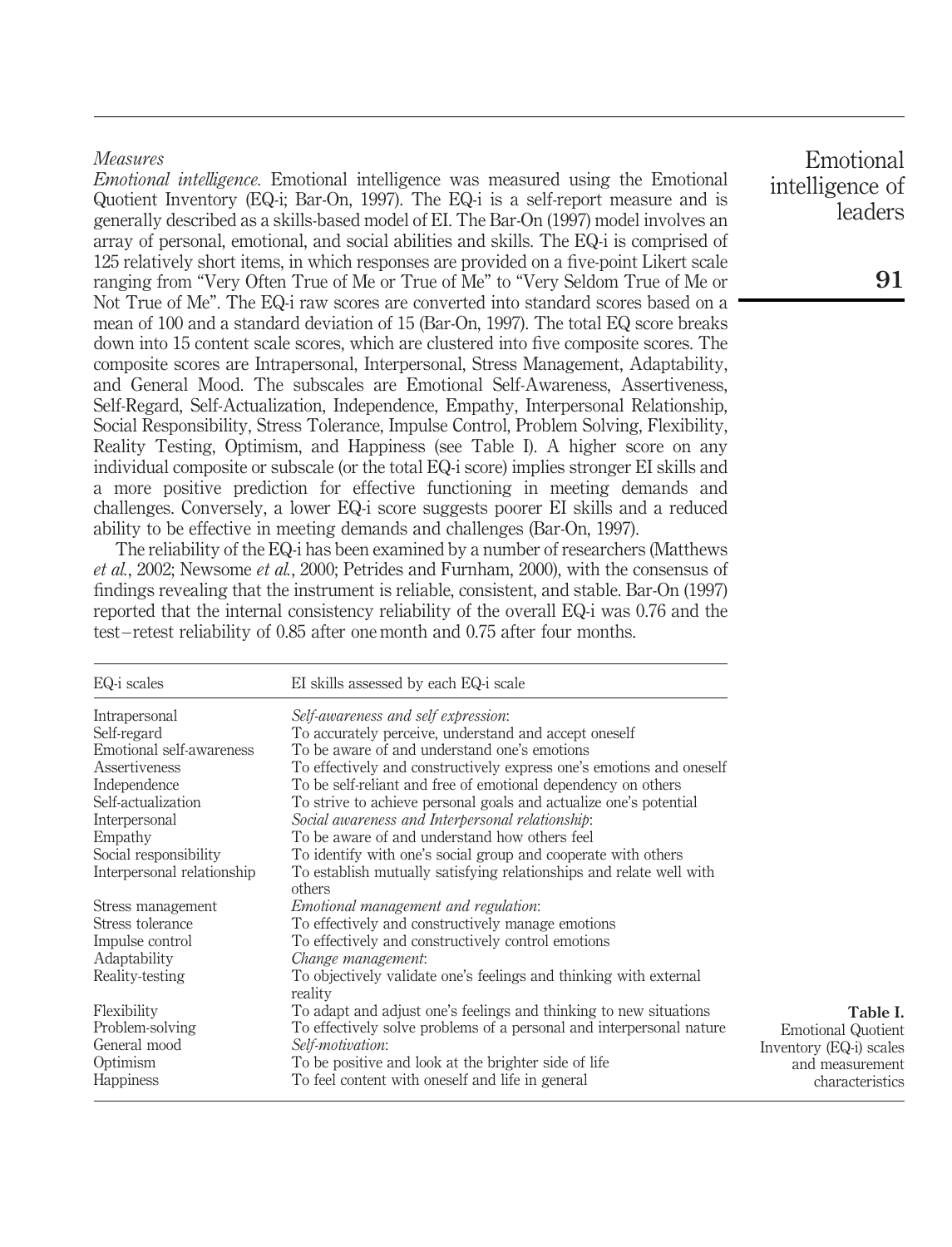Several research studies have been conducted using the EQ-i to determine its construct validity and have shown a meaningful pattern of convergent validity with measures of psychological wellbeing and alexithymia (Dawda and Hart, 2000), as well as with other measures of emotional and social intelligence (Bar-On, 2004). The EQ-i has also shown adequate discriminant validity with measures of cognitive ability (Bar-On, 2004; Van Rooy et al., 2005) and personality (Van Rooy and Viswesvaran, 2004).

In regards to criterion validity, Slaski and Cartwright (2002) found that the EQ-i was significantly correlated with morale (0.55), stress (0.41), general health (0.50), and supervisor ratings of performance (0.22) in their study of retail managers. In another study of UK managers, Slaski and Cartwright (2003) found that training in emotional intelligence resulted in increased EQ-i scores and improved health and wellbeing.

Perception of business challenges. The Perception of Business Challenges Survey was designed for the present study. It gathers information, based on a CEO's vantage point on current indicators of the company's performance and challenges being faced. The first section deals with performance indicators such as the company revenues and profits. The second section looks at the history of the CEO's involvement in the company. Relevant to the present study is the third section of the survey where the CEO rates, on a five-point scale, the amount of difficulty he or she is currently experiencing in nine areas. These include hiring the right people, managing people, keeping good people, training people, raising capital, managing growth, marketing, constantly innovating, and dealing with changes in technology. This third section is comprised of nine total items and the scale ranges from 1 (very difficult) to 5 (very easy).

Profitability. There are a number of ways to evaluate management effectiveness and successful leadership. The present study assumed that executives with sound business practices would be generating revenue streams that result in a healthy bottom line. Members of the IA were asked a series of questions relating their business practices to the pre-tax operating profits for the past three years, the previous year's profit, and the average yearly pre-tax profits for their industry as a whole.

To operationalize profitability for the purpose of this study, the sample was split into a "high profit group" and a "non-high profit group". In order to be in the high profit group, an executive had to meet both of the following conditions:

- . They either had to show an average pre-tax operating profit over the past three years that was greater than 10 percent or have gross revenues in excess of \$25 million. This criterion allowed executives of the larger companies that might have difficulty sustaining 10 percent profit over three years to pass to the next criteria.
- . They either had to have an average pre-tax operating profit of more than 20 percent over the past three years or a pretax profit that was at least 5 percent higher than their industry three-year average. Due to the diversity of industries, this rewarded those who out-performed their industry competitors and those who were able to build a significant revenue base in emerging industries with marginal pre-tax profits.

Only 15 executives met both the first and second criteria, while 30 executives met neither of the two criteria. In order to determine the factors that most differentiate performance of the two groups, demographic factors (age, gender, and years of experience) and EQ-i composite and subscale scores were entered into a discriminant analysis.

LODJ 30,1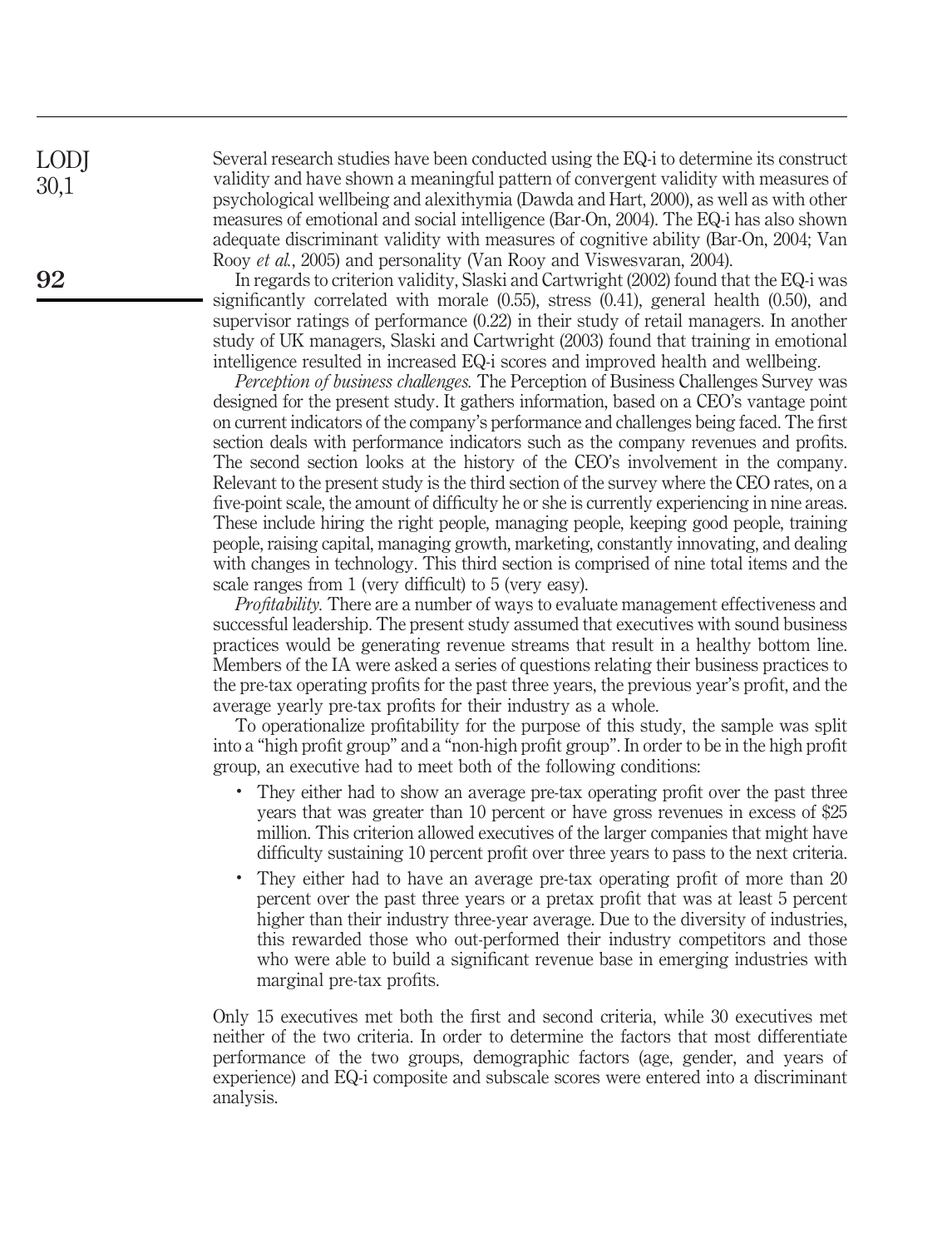#### Results and discussion

Table II presents the means, standard deviations, and t-values for each of the composite scales and subscales of the EQ-i for the executive group and the general population. The general population's average score is 100 with a standard deviation of 15.

#### Hypothesis  $1$  – executive comparison with general population means

As hypothesized, the sample of executives obtained significantly higher total EQ-i scores than the general population  $(t(184) = 3.32, p < 0.01)$ . The results also showed that executives demonstrated higher Intrapersonal  $(t(192) = 7.35, b \le 0.001)$  and General Mood ( $t(184) = 3.04$ ,  $p < 0.01$ ) composite scale scores. Furthermore, the Adaptability composite scale was higher among the executives  $(t(192) = 2.92, p < 0.01)$ , suggesting that a critical ability for leaders is to understand and respond to internal and external events.

At the subscale level, the executive group displayed greater Self-Regard  $(t(192) = 4.2, p < 0.001)$ , Self-Actualization  $(t(192) = 4.9, p < 0.001)$ , Assertiveness

|                             | Executive mean<br>(SD) |        | $t$ -value | df  | sig.    |                                   |
|-----------------------------|------------------------|--------|------------|-----|---------|-----------------------------------|
| <b>Total EI</b>             | 103.2                  | (13.0) | 3.32       | 184 | < 0.001 |                                   |
| Composite scales            |                        |        |            |     |         |                                   |
| Intrapersonal               | 106.6                  | (12.5) | 7.35       | 192 | < 0.001 |                                   |
| Interpersonal               | 98.6                   | (15.1) | $-1.26$    | 192 | n.s.    |                                   |
| Adaptability                | 102.9                  | (13.6) | 2.92       | 192 | < 0.01  |                                   |
| Stress management           | 100.2                  | (15.5) | 0.15       | 192 | n.s.    |                                   |
| General mood                | 103.3                  | (12.6) | 3.04       | 184 | < 0.01  |                                   |
| Intrapersonal subscales     |                        |        |            |     |         |                                   |
| Self-regard                 | 104.1                  | (13.5) | 4.19       | 192 | < 0.001 |                                   |
| Emotional self-awareness    | 101.9                  | (14.8) | 1.83       | 192 | n.s.    |                                   |
| Assertiveness               | 108.8                  | (11.7) | 10.47      | 192 | < 0.001 |                                   |
| Independence                | 111.2                  | (9.8)  | 15.90      | 192 | < 0.001 |                                   |
| Self-actualization          | 104.6                  | (13.1) | 4.86       | 192 | < 0.001 |                                   |
| Interpersonal subscales     |                        |        |            |     |         |                                   |
| Empathy                     | 98.0                   | (14.8) | $-1.86$    | 192 | n.s.    |                                   |
| Social responsibility       | 98.1                   | (13.4) | $-1.97$    | 192 | < 0.001 |                                   |
| Interpersonal relationship  | 99.2                   | (15.6) | $-0.68$    | 192 | n.s.    |                                   |
| Adaptability subscales      |                        |        |            |     |         |                                   |
| Reality testing             | 101.2                  | (14.5) | 1.13       | 192 | n.s.    |                                   |
| Flexibility                 | 103.2                  | (14.3) | 3.14       | 192 | < 0.01  |                                   |
| Problem solving             | 104.7                  | (13.3) | 4.97       | 192 | < 0.001 |                                   |
| Stress management subscales |                        |        |            |     |         |                                   |
| Stress tolerance            | 108.1                  | (13.8) | 8.10       | 192 | < 0.001 |                                   |
| Impulse control             | 94.5                   | (16.3) | $-4.72$    | 192 | < 0.001 | Table II.<br>T-tests of emotional |
| General mood subscales      |                        |        |            |     |         | intelligence scores               |
| Optimism                    | 106.2                  | (12.6) | 6.64       | 184 | < 0.001 | between top executives            |
| <b>Happiness</b>            | 100.4                  | (16.2) | 0.37       | 192 | n.s.    | and normative sample              |
|                             |                        |        |            |     |         |                                   |

Emotional intelligence of leaders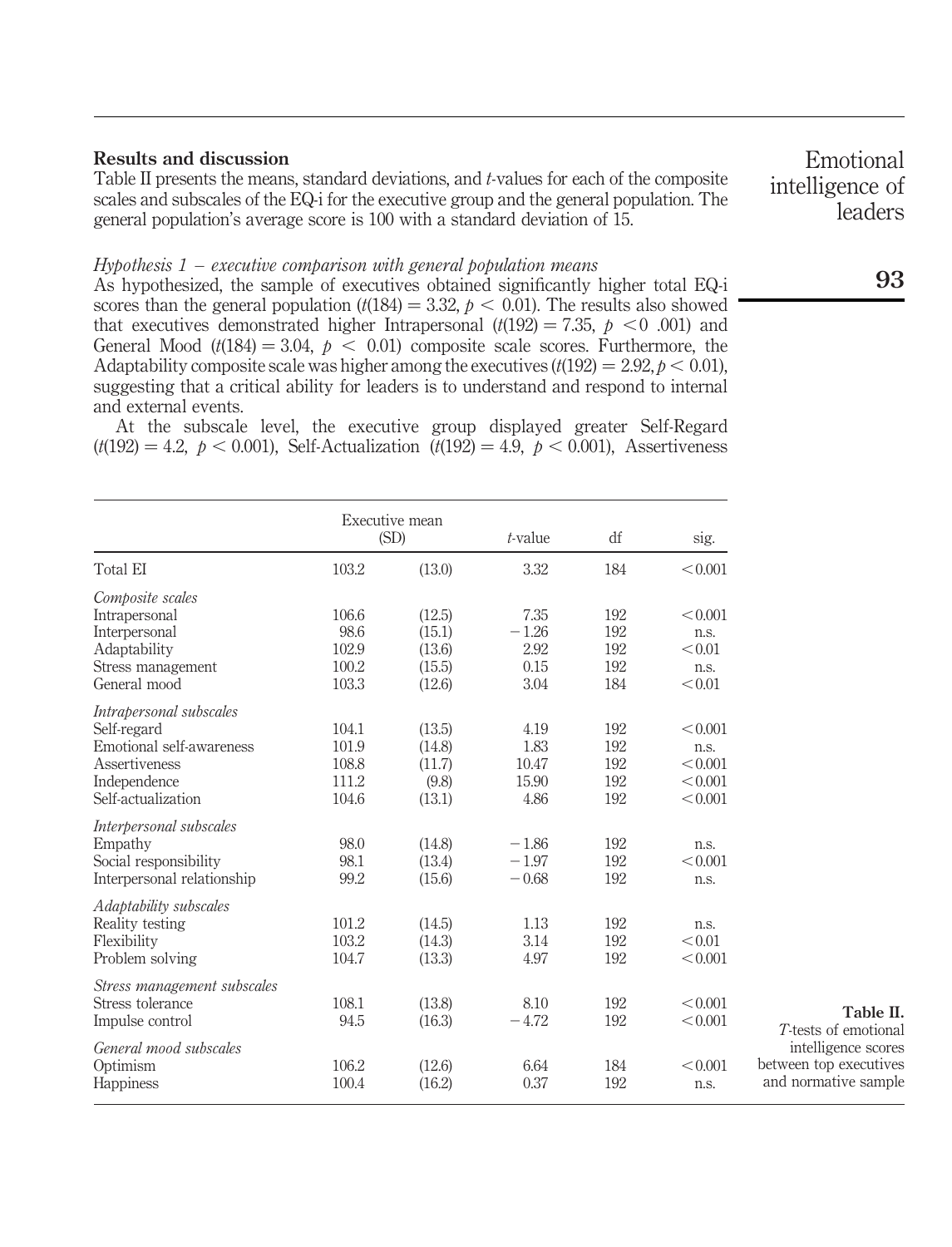LODJ 30,1

94

 $(t(192) = 10.5, p < 0.001)$  and Independence  $(t(192) = 15.9, p < 0.001)$ . Each of these subscales reflects skills that facilitate intrapersonal effectiveness. The capacity to posit assumptions, theories, and beliefs with confidence, as well as remaining self-directed likely enhances the level of influence for those holding leadership positions. Another notable finding relating to the EQ-i subscales is that top executives obtained higher scores in terms of Problem Solving  $(t(192) = 5.0, p < 0.001)$  and Flexibility  $(t(192) = 3.1, p < 0.01)$ . Both of these subscales constitute the Adaptability composite, suggesting that executives are able to survive in their corporate environment through the continual adjustment of emotions and thoughts, and the latent ability to diagnose problems and tailor solutions. Optimism  $(t(184) = 6.6$ ,  $p < 0.001$ ) and Stress Tolerance (t(192) = 8.1,  $p < 0.001$ ) was yet another point of differentiation when comparing executives to the general population. This lends support to the findings of Fox and Amichai-Hamburger (2001), which suggests that in order to empower an organization, a leader must maintain a positive and calm attitude when facing adversity, as well as when setting a corporate vision.

Significant lower scores were also found when comparing the executive group with the general population. The executive group scored significantly lower than the general population on the subscales of Social Responsibility  $(t(192) = -1.97$ ,  $p < 0.001$  and Impulse Control (t(192) = -4.72,  $p < 0.001$ ). A lower than average score from the executive sample on the Social Responsibility scale is not entirely surprising when examining all of the different responsibilities that an executive needs to perform. On many occasions an executive will be faced with difficult decisions (e.g. layoffs, restructuring, mergers) that are relevant for the organization's continued prosperity; however, the same decision may be detrimental to smaller groups or individuals. In order to make these tough decisions, an executive may at times have to lower his or her social consciousness. The executives' lower than average Impulse Control score may be attributed to the items that make up the Impulse Control subscale. Some of the Impulse Control subscale items tap into the construct of impatience, as well as impulsivity. The constantly changing demands of the marketplace coupled with executives' desire for organizational success may impact the executives' level of patience, which influences the overall Impulse Control score.

#### Hypothesis 2 and  $3$  – EI and business challenges

The relationship between EI and perceptions of business challenges were explored and represented in Table III. Total EI was positively related to the degree to which a challenge was perceived as easy with respect to managing growth  $(r = 0.28, p < 0.05)$ , managing others ( $r = 0.38$ ,  $p < 0.05$ ), training employees ( $r = 0.39$ ,  $p < 0.05$ ), and retaining employees ( $r = 0.30$ ,  $p < 0.05$ ). Not surprisingly, EI showed significant relationships with those challenges that center on interpersonal activities as opposed to more task-oriented challenges such as raising capital and coping with technological change. The results support the theoretical and empirical components of the Interpersonal composite scale. Given that the relationship between the emotional and social perceptions of business challenges is derived from social interactions, it is only natural that the strongest and most significant relationships exist between this global construct of EI and social challenges.

An interesting pattern of correlations were found between the composite scales of Intrapersonal and General Mood and the business challenges of managing others,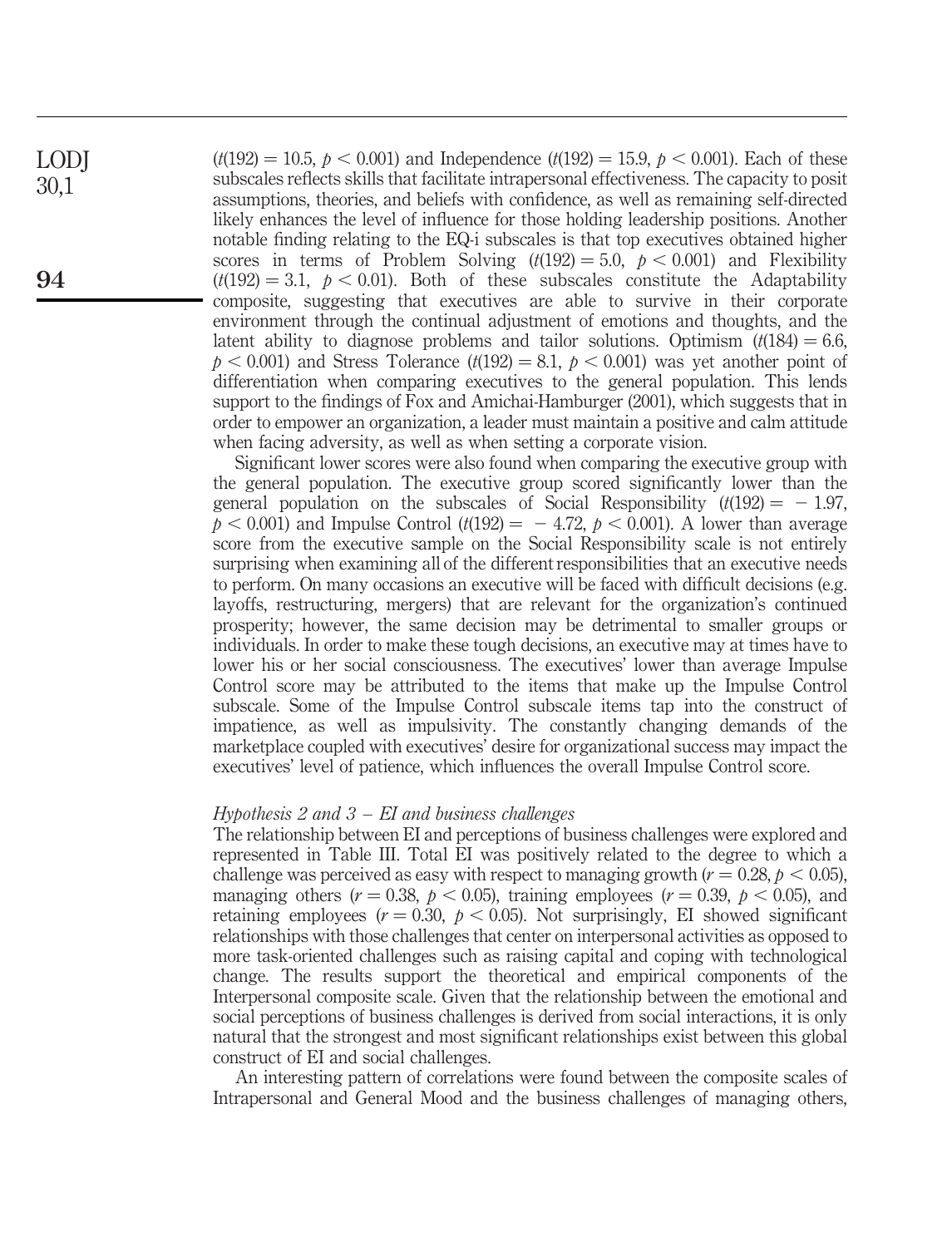|                                                                      | HE        | MO                        | RE                 | TE                        | RC | MG                 | M | $\mathbf I$ | CT       | Emotional<br>intelligence of |
|----------------------------------------------------------------------|-----------|---------------------------|--------------------|---------------------------|----|--------------------|---|-------------|----------|------------------------------|
| Total EI<br>Composite scales                                         |           | $0.38^{\,***}$            | $0.30**$           | $0.39***$                 |    | $0.28*$            |   |             |          | leaders                      |
| Intrapersonal<br>Interpersonal                                       |           | $0.29***$                 | $0.23*$            | $0.38^{\,***}$<br>$0.32*$ |    | $0.26*$            |   |             |          |                              |
| Adaptability<br>Stress management                                    |           | $0.31***$<br>$0.37***$    | $0.24*$            | $0.25*$                   |    | $0.29*$            |   |             | $0.23*$  | 95                           |
| General mood<br><b>Subscales</b>                                     |           | $0.38^{\,***}$            | $0.35\,^{\ast\,*}$ | ${0.42}^{\ast\ast\ast}$   |    |                    |   |             |          |                              |
| Self-regard<br>Emotional self-aware<br>Assertiveness<br>Independence |           | $0.25*$                   | $0.32***$          | $0.30**$<br>$0.28\,^*$    |    |                    |   |             |          |                              |
| Self-actualization<br>Empathy<br>Social responsibility               |           | $0.38^{\,***}$            | $0.31***$          | $0.40^{\,***}$            |    |                    |   |             |          |                              |
| Interpersonal relation<br>Reality testing                            |           | $0.29*$                   | $0.29*$            | $0.34***$<br>$0.29*$      |    |                    |   |             |          |                              |
| Flexibility<br>Problem solving                                       | $0.32***$ | $0.24*$                   | $0.23*$            | $0.24*$                   |    | $0.26*$<br>$0.27*$ |   |             | $0.24$ * |                              |
| Stress tolerance<br>Impulse control                                  |           | $0.26*$<br>$0.38^{\,***}$ | $0.24*$            |                           |    |                    |   |             | $0.24*$  |                              |
| Optimism<br>Happiness                                                |           | $0.28*$<br>$0.37^{\;***}$ | $0.37***$          | $0.28*$<br>$0.44^{\,***}$ |    | $0.23*$            |   |             |          |                              |
|                                                                      |           |                           |                    |                           |    |                    |   |             |          | Table III.                   |

Notes:  $\phi$  < 0.05, \*\* $p$  < 0.01, \*\*\* $p$  < 0.001; Only significant correlations are shown; HE = Hiring employees,  $MO =$  Managing others,  $RE =$  Retaining employees,  $TE =$  Training employees,  $RC =$  Raising capital,  $MG =$  Managing growth,  $M =$  Marketing, I = Innovation,  $CT =$  Coping with technological change

Correlations between emotional intelligence and perceived ease of business challenges

training employees, and retaining employees. These findings suggest that top executives are aware of key emotional information (their own and the people they lead) and use this information in their interactions with others, as well as when delivering their message to the organization. By doing so, executives are able to increase staff motivation and dedication. Adaptability was also positively related to managing growth  $(r = 0.29, p < 0.05)$ , coping with technological change  $(r = 0.23, p < 0.05)$ , managing people  $(r = 0.31, p < 0.05)$ , and training employees  $(r = 0.25, p < 0.05)$ . How leaders manage change, consequently, may have to do with their capacity to adjust emotionally as opposed to simply relying on analytic frameworks.

At the subscale level, findings showed that Flexibility had the highest positive association with perceived business challenges, thereby underscoring the role that emotional change can have when coping with organizational change. Optimism, the capability to maintain a positive attitude even under trying conditions, was positively related with perceived ease of managing growth  $(r = 0.31, p < 0.05)$ , managing others  $(r = 0.31, p < 0.05)$ , and training employees  $(r = 0.31, p < 0.05)$ . Executives may therefore benefit from viewing their subordinates in a more encouraging way in order to tap into an unrealized skill set. Lastly, both Self-Regard and Self-Actualization, which comprise the Intrapersonal composite scale, were positively related to managing others, training employees, and retaining employees, thereby indicating that intrinsic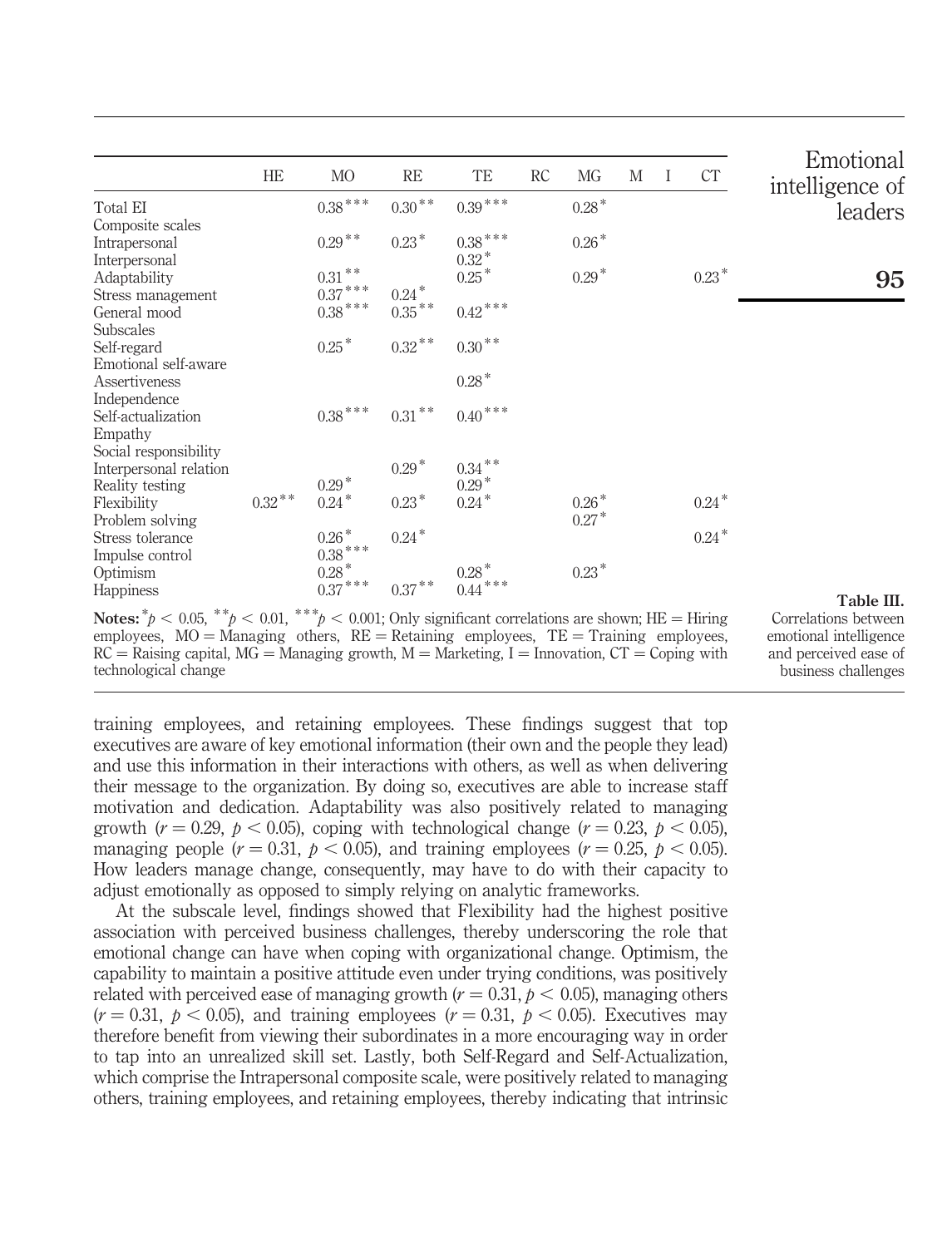LODJ 30,1

96

motivation and self-assuredness can likely mitigate interpersonal challenges that arise within the workplace.

#### Hypothesis  $4$  – EI and profitability

To determine which facets of EI contribute to organizational profitability, a forward step-wise discriminant function analysis that controlled for age and sex was used. For this type of analysis, the participants were divided into two categories: the high profit group and the non-high profit group. The discriminant function analysis, as presented in Table IV, revealed that four facets of EI differentiated those who belonged to highly profitable organizations from those who were associated with less profitable ventures.

The EQ-i subscale of Empathy was shown to differentiate between high and low profitability ( $\Lambda = 0.63$ ,  $p < 0.05$ ). This finding supports the assertion put forward by Ashkanasy and Tse (2000) that effective leaders regularly display empathic behavior to demonstrate their understanding of how others feel, which fortifies working relationships and unifies teams. Another distinguishing factor for profitability was Self-Regard ( $\Lambda = 0.63$ ,  $p < 0.05$ ), which is defined as the ability to respect and accept oneself as basically good with general feelings of security, inner strength, and self-assuredness. De Cremer and van Knippenberg (2004) suggested that leader self-confidence affects perceptions of leadership effectiveness, therefore, executives who project a strong sense of identity will more likely be able to motivate their workforce to perform at higher levels, ultimately resulting in greater profits. Reality Testing  $(\Lambda = 0.69, p < 0.05)$  and Problem Solving  $(\Lambda = 0.58, p < 0.05)$ , both underlying the Adaptability composite scale, were also related to profitability. Hence, leaders who can realistically and accurately construe external events and who are effective problem solvers tend to be capable of realizing higher profits. In terms of classification accuracy to discriminate the executives in the top profitability group from the other executives, a high classification accuracy rate was obtained (see Table V), with 87 percent of the sample being classified correctly. This means that the

|                                                                              |                                      |                 | Sig.                                                                              |  |  |  |  |
|------------------------------------------------------------------------------|--------------------------------------|-----------------|-----------------------------------------------------------------------------------|--|--|--|--|
| Empathy<br>Self-regard<br>Reality testing<br>Problem solving<br><b>Sex</b>   | 0.63<br>0.56<br>0.69<br>0.58<br>0.69 |                 | < 0.01<br>< 0.05<br>< 0.001<br>< 0.05<br>< 0.001                                  |  |  |  |  |
| <b>Note:</b> Overall Wilks' $\Lambda = 0.48$ , $F(6,29) = 5.2$ , $p < 0.001$ |                                      |                 |                                                                                   |  |  |  |  |
| Actual group                                                                 | Total $#$                            | Predicted group | $\%$ correct                                                                      |  |  |  |  |
| Less profitable executives<br>Highly profitable executives                   | 30<br>15                             | 27<br>12        | 90<br>80                                                                          |  |  |  |  |
|                                                                              |                                      |                 | Wilks' Lambda<br><b>Note:</b> 86.7 percent (39 of 45) predicted correctly overall |  |  |  |  |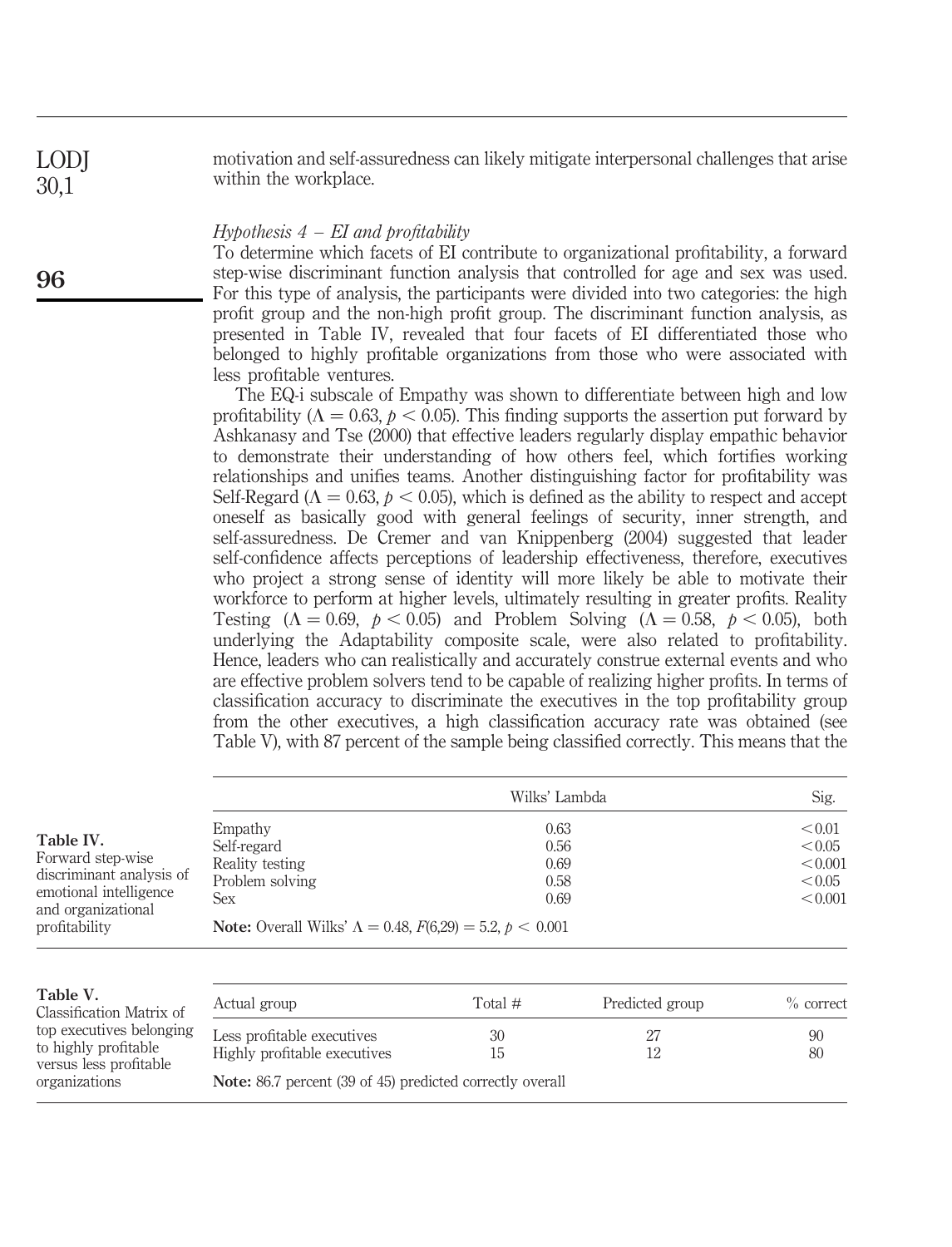classification model used is capable of predicting the profitability grouping 87 percent of the time.

#### Age and gender differences

In the executive sample there were no significant sex differences found for any of the global EQ-i scores, however, our findings did reveal that females reported significantly higher levels of EI than males in the Emotional Self-Awareness ( $t(72) = 2.09, p < 0.05$ ) and Social Responsibility subscales ( $t(72) = 2.37$ ,  $p < 0.05$ ). Consistent with past EQ-i research, women have been shown to obtain higher scores on both Social Responsibility and Self-Awareness subscales (Bar-On, 2002) suggesting they possess greater social sensitivity. No significant age differences were found for between the YPO and IA groups.

#### Practical significance

The results of the study do support the use of the EQ-i as a functional tool in the assessment and development of individuals who are in an executive role or are about to enter an executive position. Findings showed that executives tend to have a different EI composition from the rest of the population and use a variety of EI skills in order to meet the challenges that they may face. It is extremely important for individuals to know exactly what traits are needed at different times in order to be successful in their executive role. It is evident that as an individual climbs the corporate ladder, job demands shift, as do the jobholder's necessary skills and behaviours. Leslie and Van Velsor (1996) suggested that career derailment often occurs because there is a failure to fit the individual with the constantly evolving demands of the job.

The importance of the study's findings is most evident within the social and task elements of the executive job role. It was found that different emotional intelligence skills were related to certain social challenges, while other EI skills were related to task-oriented challenges. The ability of the executive to shift from social to task demands is extremely important to job success. It would be an incredible advantage to have a good understanding of which skills are most suitable to certain situations. For example, the results suggest that it would be more beneficial to use the EI skills of Optimism, Self-Regard, and Impulse Control when managing others and the skills of Problem Solving and Flexibility when managing the organization's growth.

# Limitations

There are some limitations that need to be considered when examining the results of the present study. One limitation is its reliance on self-report measures. Self-report measures allow for the possibility of self-report biases, which may have inflated EI and business challenge scores, as well as profit reporting accuracy. Also, given that sex differences were found, a larger sample of female executives would have been useful in further understanding the impact of gender on emotional intelligence and leadership performance. Unfortunately, high-level executive positions tend to be dominated by males, and this inequity is reflected in the current sample.

Another limitation is the correlational research method that was used when analyzing the data. Correlations allow for a greater understanding of relationships between variables; however, causal inferences between EI and leadership cannot be made by correlational data alone and results must be viewed with caution. However, it can be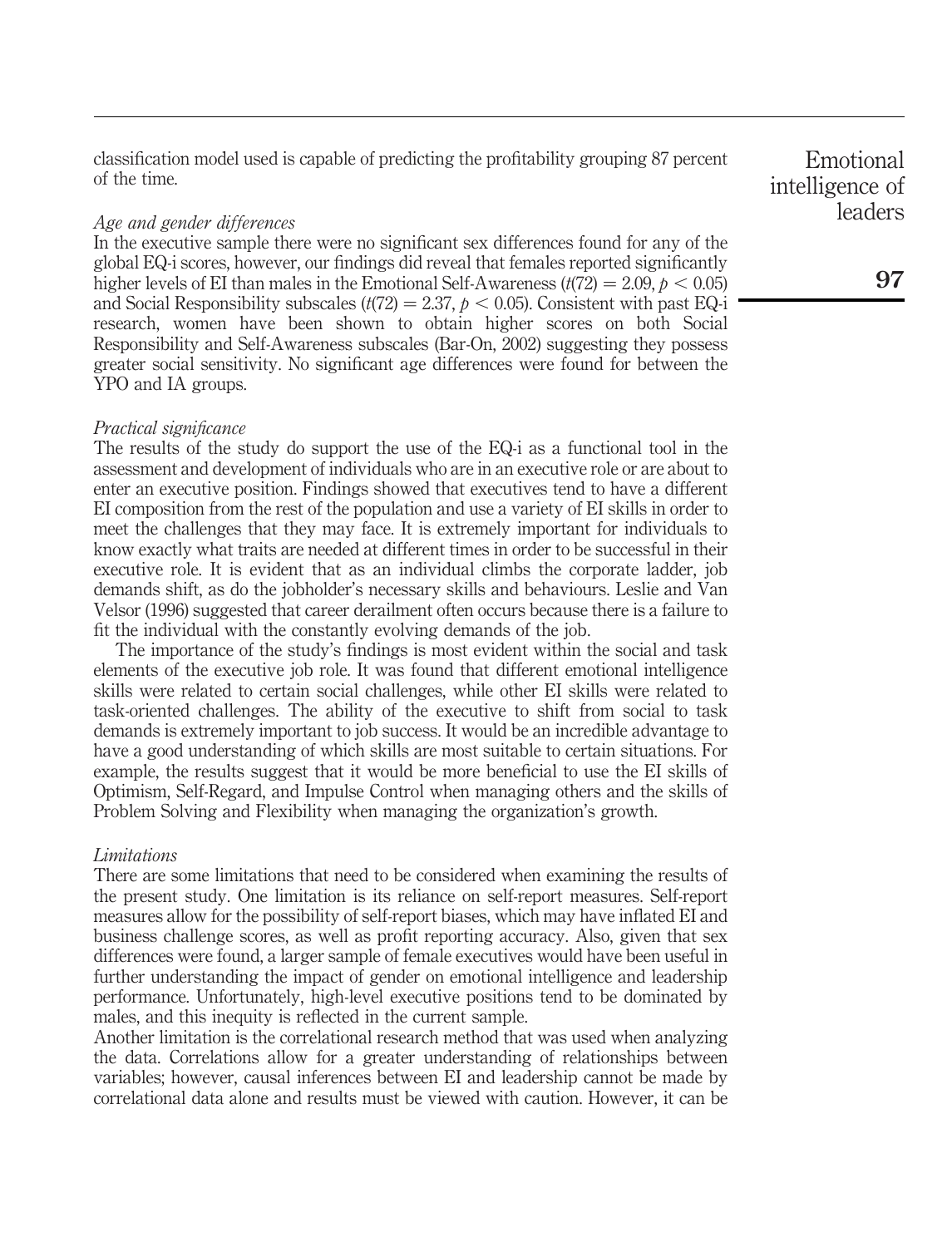argued that leadership is best studied in a natural setting, and that artificial experimental control will inhibit the ecological validity of research on leadership. The final limitation of the study is the restricted scope of variables measured. There are several competencies not related to emotional intelligence that are extremely important to leadership success that were not measured. Variables such as motivation, technical skills, experience, and extent of one's network can all lead to increased levels of success in leadership in various situations and these competencies were not accounted for in this study. LODJ 30,1 98

#### Future directions for research

Future research could seek to link the various components of EI to leader performance, as measured through multi-rater feedback tools. This will enable researchers to examine the relationship between the two constructs through multiple lenses, which will reduce the potential for participant and researcher bias. The current study focused solely on two groups of executives. More detailed investigations are warranted on other leader groups within the organizational hierarchy. This will enable researchers and practitioners to better understand what leadership differences and similarities exist at various organizational levels. These profiles will help to improve human resource initiatives such as leadership development and selection. Furthermore, while the linkage between EI and perceptions of challenges were demonstrated, the behaviors and actions that are associated with these perceptions would extend this line of research. For example, it would be beneficial to understand which EI skills are more important to use at the beginning of a strategic aim change versus a growth maintenance phase. Future research in this area could also benefit from employing an objective measure of emotional intelligence. Objective instruments are relatively unaffected by self-concept, which could reduce any bias in the data caused by the subjective nature of the EQ-i.

In conclusion, the results of this study support the notion that high emotional intelligence skills are present in top executives and are related to performance. Top executives scored significantly higher than the general population in total EQ-i, in the composite areas of Intrapersonal, General Mood, and Adaptability, as well as in various subscales. Also, EI scores for Empathy, Self-Regard, Reality Testing, and Problem Solving were significantly related to profitability. Based on these results, leadership programs that encourage the development of EI skills may be useful in helping leaders to realize their potential.

#### References

- Ashkanasy, N.M. and Tse, B. (2000), "Transformational leadership as management of emotion: a conceptual review", in Ashkanasy, N.M., Hartel, C.E.J. and Zerbe, W.J. (Eds), Emotions in the Workplace: Research, Theory, and Practice, Quorum Books, Westport, CT, pp. 221-35.
- Atwater, L.E., Dionne, S.D., Avolio, B., Camobreco, J.F. and Lau, A.W. (1999), "A longitudinal study of the leadership development process: individual differences predicting leader effectiveness", Human Relations, Vol. 52, pp. 1543-62.
- Bachman, J., Stein, S., Campbell, K. and Sitarenios, G. (2000), "Emotional intelligence in the collection of debt", International Journal of Selection and Assessment, Vol. 8, pp. 176-82.
- Bar-On, R. (1997), The Emotional Quotient Inventory (EQ-i): A Test of Emotional Intelligence, Multi-Health Systems, Toronto.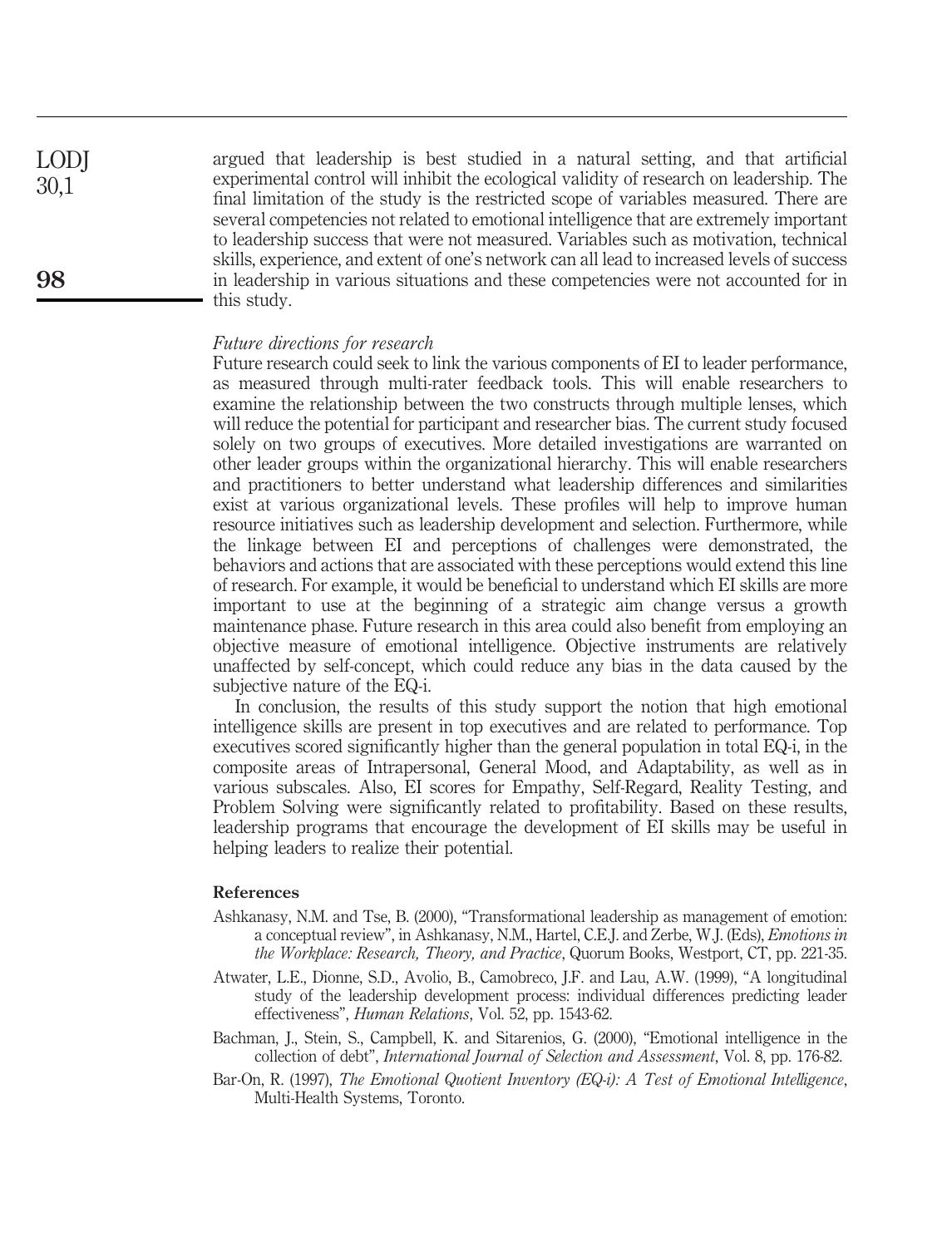- Bar-On, R. (2002), Bar-On Emotional Quotient Inventory: A Measure of Emotional Intelligence (Technical Manual), Multi-Health Systems, Toronto.
- Bar-On, R. (2004), "The Bar-On Emotional Quotient Inventory (EQ-i): rationale, description and psychometric properties", in Geher, G. (Ed.), Measuring Emotional Intelligence: Common Ground and Controversy, Nova Science, Hauppauge, NY.
- Bar-On, R. (2005), "The Bar-On model of emotional-social intelligence", Psicothema, Vol. 17, in Fernández-Berrocal, P. and Extremera, N. (Eds), Emotional intelligence, special issue.
- Bar-On, R. and Parker, D.A. (2000), Bar-On Emotional Quotient Inventory: Youth Version, Technical Manual, Multi-Health Systems, North Tonawanda, NY.
- Barling, J., Slater, F. and Kelloway, E.K. (2000), "Transformational leadership and emotional intelligence: an exploratory study", Leadership & Organization Development Journal, Vol. 21, pp. 157-61.
- Bass, B.M. (1997), "Does the transactional-transformational leadership paradigm transcend organizational and national boundaries?", American Psychologist, Vol. 52, pp. 130-9.
- Butler, C.J. and Chinowsky, P.S. (2006), "Emotional intelligence and leadership behavior in construction executives", Journal of Management in Engineering, Vol. 22 No. 3, pp. 119-25.
- Carmeli, A. (2003), "The relationship between emotional intelligence and work attitudes, behavior and outcomes: an examination among senior managers", Journal of Managerial Psychology, Vol. 18 No. 8, pp. 788-813.
- Dawda, D. and Hart, S.D. (2000), "Assessing emotional intelligence: reliability and validity of the Bar-On Emotional Quotient Inventory (EQ-i) in university students", Personality and Individual Differences, Vol. 28, pp. 797-812.
- De Cremer, D. and van Knippenberg, D. (2004), "Leader self-sacrifice and leadership effectiveness: the moderating role of leader self-confidence", Organizational Behavior and Human Decision Processes, Vol. 95, pp. 140-55.
- Dulewicz, V. and Higgs, M. (2003), "Leadership at the top: the need for emotional intelligence in organizations", International Journal of Organizational Analysis, Special Issue: "Emotional intelligence and organizational behavior-II", Vol. 11 No. 3, pp. 193-210.
- Fox, S. and Amichai-Hamburger, Y. (2001), "The power of emotional appeals in promoting organizational change programs", Academy of Management Executive, Vol. 15, pp. 84-96.
- Fox, S. and Spector, P.E. (2000), "Relations of emotional intelligence, practical intelligence, general intelligence, and trait affectivity with interview outcomes: it's not all just 'G'", Journal of Organizational Behavior, Vol. 21, pp. 203-20.
- Gardner, H. (1983), Frames of Mind: The Theory of Multiple Intelligences, Basic Books, New York, NY.
- George, J.M. (2000), "Emotions and leadership: the role of emotional intelligence", Human Relations, Vol. 53, pp. 1027-55.
- Goleman, D. (1995), Emotional Intelligence: Why It Can Matter More than IQ, Bantam Books, New York, NY.
- Goleman, D. (1998), Working with Emotional Intelligence, Bantam Books, Toronto.
- Goleman, D., Boyatzis, R. and McKee, A. (2002), Primal Leadership: Realizing the Power of Emotional Intelligence, Harvard Business School Press, Boston, MA.
- Huy, Q.N. (1999), "Emotional capability, emotional intelligence, and radical change", Academy of Management Review, Vol. 24, pp. 325-45.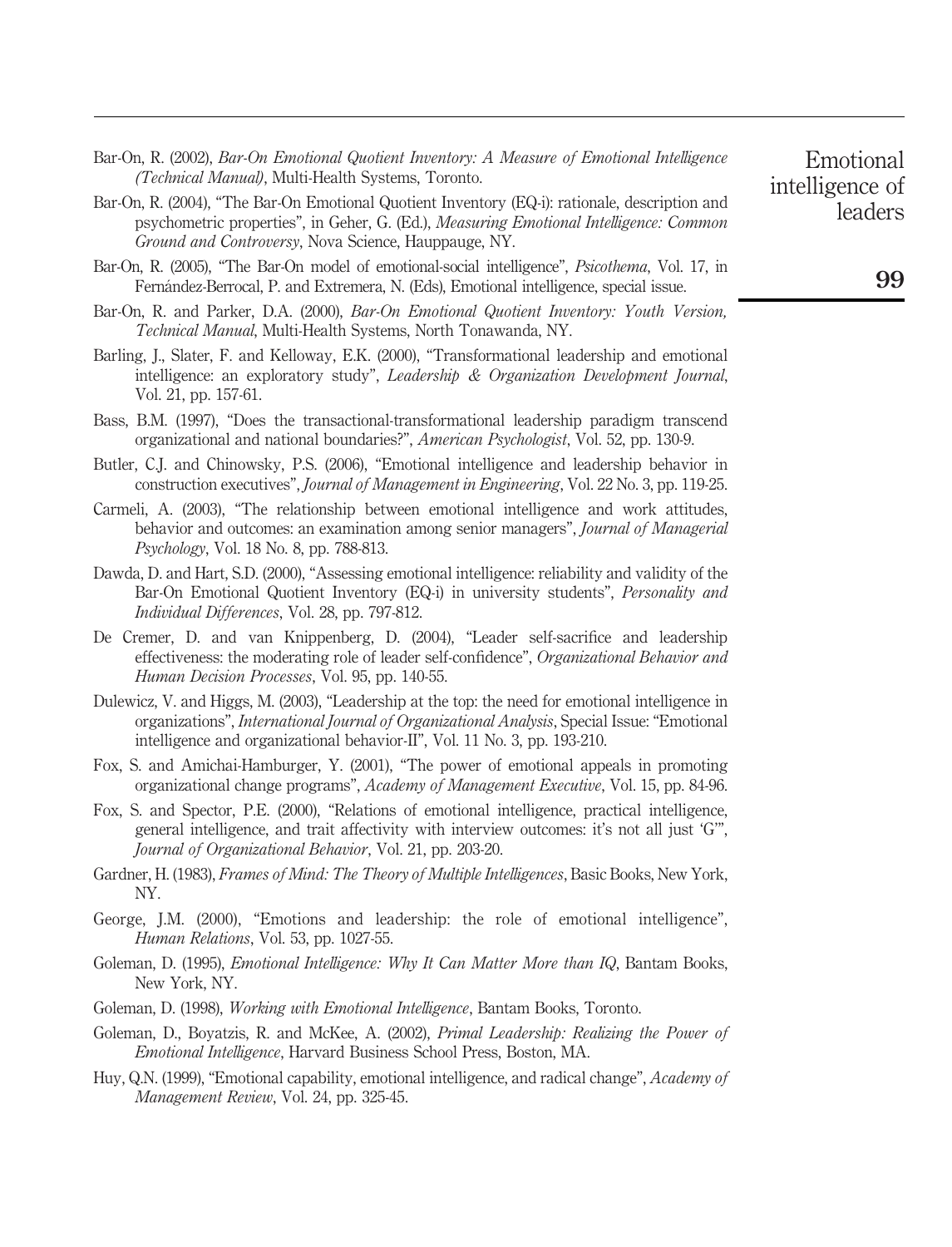| <b>LOD</b><br>30,1 | Law, K.S., Wong, C. and Song, L.J. (2004), "The construct and criterion validity of emotional<br>intelligence and its potential utility for management studies", Journal of Applied<br>Psychology, Vol. 89, pp. 483-96.                              |
|--------------------|------------------------------------------------------------------------------------------------------------------------------------------------------------------------------------------------------------------------------------------------------|
|                    | LePine, J.A., Hollenbeck, J.R., Ilgen, D.R. and Hedlund, J. (1997), "Effects of individual differences<br>on the performance of hierarchical decision-making teams: much more than G", Journal of<br><i>Applied Psychology, Vol. 82, pp. 803-11.</i> |
| <b>100</b>         | Leslie, J.B. and Van Velsor, E. (1996), A Look at Derailment Today: North America and Europe,<br>Center for Creative Leadership, Greensboro, NC.                                                                                                     |
|                    | McClelland, D.C. (1999), "Identifying competencies with behavioral-event interviews",<br><i>Psychological Science, Vol. 9 No. 5, pp. 331-9.</i>                                                                                                      |
|                    | Matthews, G., Zeidner, M. and Roberts, R.D. (2002), Emotional Intelligence: Science and Myth,<br>The MIT Press, Cambridge, MA.                                                                                                                       |
|                    | Mayer, J. and Salovey, P. (1990), "Emotional intelligence", Imagination, Cognition and<br><i>Personality</i> , Vol. 9 No. 3, pp. 185-211.                                                                                                            |
|                    | Mayer, J.D., Salovey, P. and Caruso, D.R. (2000), "Models of emotional intelligence", in Sternberg, R.J.<br>(Ed.), The Handbook of Intelligence, Cambridge University Press, New York, NY, pp. 396-420.                                              |
|                    | Mayer, J.D., Salovey, P. and Caruso, D.R. (2002), Mayer-Salovey-Caruso Emotional Intelligence<br>Test (MSCEIT), Multi-Health Systems, Toronto.                                                                                                       |
|                    | Mayer, J.D., Salovey, P. and Caruso, D.R. (2004), "Emotional intelligence: theory, findings,<br>and implications", Psychological Inquiry, Vol. 60, pp. 197-215.                                                                                      |
|                    | Newsome, S., Day, A.L. and Cantano, V.M. (2000), "Assessing the predictive validity of emotional<br>intelligence", Personality and Individual Differences, Vol. 29, pp. 1005-16.                                                                     |
|                    | Pesuric, A. and Byham, W.C. (1996), "The new look in behavior modeling", Training and<br>Development, July, pp. 25-33.                                                                                                                               |
|                    | Petrides, K.V. and Furnham, A. (2000), "On the dimensional structure of emotional intelligence",<br>Personality and Individual Differences, Vol. 29, pp. 313-20.                                                                                     |
|                    | Rigigio, R.E., Murphy, S.E. and Pirzolo, F.J. (2002), <i>Multiple Intelligences and Leadership</i> ,<br>Lawrence Erlbaum Associates, Mahwah, NJ.                                                                                                     |
|                    | Rubin, R.S., Munz, D.C. and Bommer, W.H. (2005), "Leading from within: the effects of emotion<br>recognition and personality on transformational leadership behavior", Academy of<br>Management Journal, Vol. 48, pp. 845-58.                        |
|                    | Salovey, P. and Mayer, J.D. (1989), "Emotional intelligence", <i>Imagination, Cognition, and</i><br><i>Personality</i> , Vol. 9, pp. 185-211.                                                                                                        |
|                    | Slaski, M. and Cartwright, S. (2002), "Health, performance and emotional intelligence:<br>an exploratory study of retail managers", Stress and Health, Vol. 18, pp. 63-8.                                                                            |
|                    | Slaski, M. and Cartwright, S. (2003), "Emotional intelligence training and its implications for<br>stress, health and performance", <i>Stress and Health</i> , Vol. 19 No. 4, pp. 233-9.                                                             |
|                    | Sosik, J. and Megerian, L. (1999), "Understanding leader emotional intelligence and performance:<br>the role of self-other agreement on transformational leadership perceptions", Group<br>& Organization Management, Vol. 24 No. 3, pp. 367-90.     |
|                    | Stein, S.J. and Book, H.E. (2003), The EQ Edge: Emotional Intelligence and Your Success, Stoddart<br>Publishing, Toronto.                                                                                                                            |
|                    | Stuart, A.D. and Paquet, A. (2001), "Emotional intelligence as a predictor of leadership potential",<br>Journal of Industrial Psychology, Vol. 27 No. 3, pp. 30-4.                                                                                   |
|                    |                                                                                                                                                                                                                                                      |